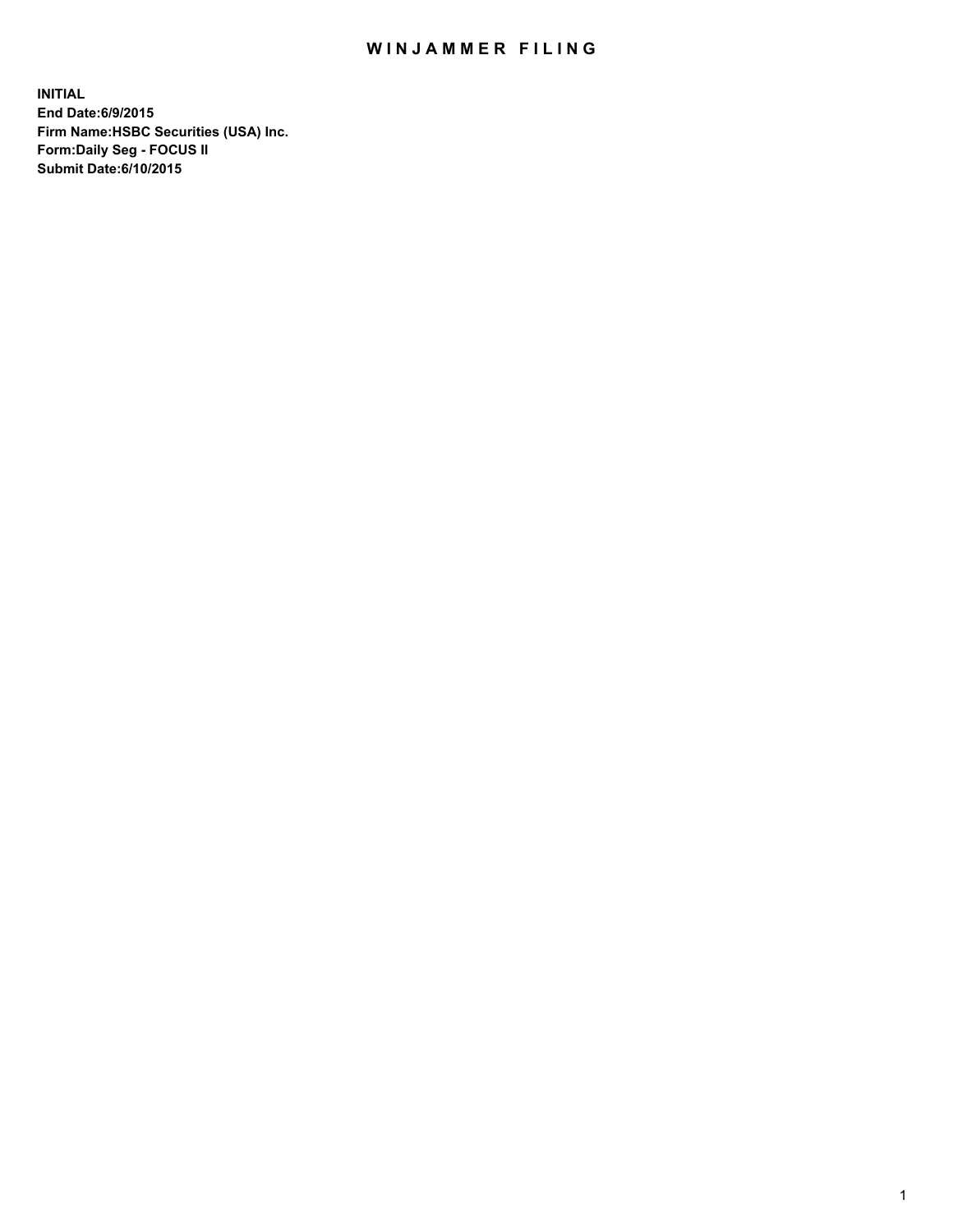## **INITIAL End Date:6/9/2015 Firm Name:HSBC Securities (USA) Inc. Form:Daily Seg - FOCUS II Submit Date:6/10/2015 Daily Segregation - Cover Page**

| Name of Company<br><b>Contact Name</b><br><b>Contact Phone Number</b><br><b>Contact Email Address</b>                                                                                                                                                                                                                         | <b>HSBC Securities (USA) Inc.</b><br>Steven richardson<br>212-525-6445<br>steven.richardson@us.hsbc.com |
|-------------------------------------------------------------------------------------------------------------------------------------------------------------------------------------------------------------------------------------------------------------------------------------------------------------------------------|---------------------------------------------------------------------------------------------------------|
| FCM's Customer Segregated Funds Residual Interest Target (choose one):<br>a. Minimum dollar amount: ; or<br>b. Minimum percentage of customer segregated funds required:% ; or<br>c. Dollar amount range between: and; or<br>d. Percentage range of customer segregated funds required between: % and %.                      | 50,000,000<br>00<br>0 <sub>0</sub>                                                                      |
| FCM's Customer Secured Amount Funds Residual Interest Target (choose one):<br>a. Minimum dollar amount: ; or<br>b. Minimum percentage of customer secured funds required:%; or<br>c. Dollar amount range between: and; or<br>d. Percentage range of customer secured funds required between:% and%.                           | 10,000,000<br>0 <sub>0</sub><br>0 <sub>0</sub>                                                          |
| FCM's Cleared Swaps Customer Collateral Residual Interest Target (choose one):<br>a. Minimum dollar amount: ; or<br>b. Minimum percentage of cleared swaps customer collateral required:%; or<br>c. Dollar amount range between: and; or<br>d. Percentage range of cleared swaps customer collateral required between:% and%. | 70,000,000<br>0 <sub>0</sub><br>00                                                                      |

Attach supporting documents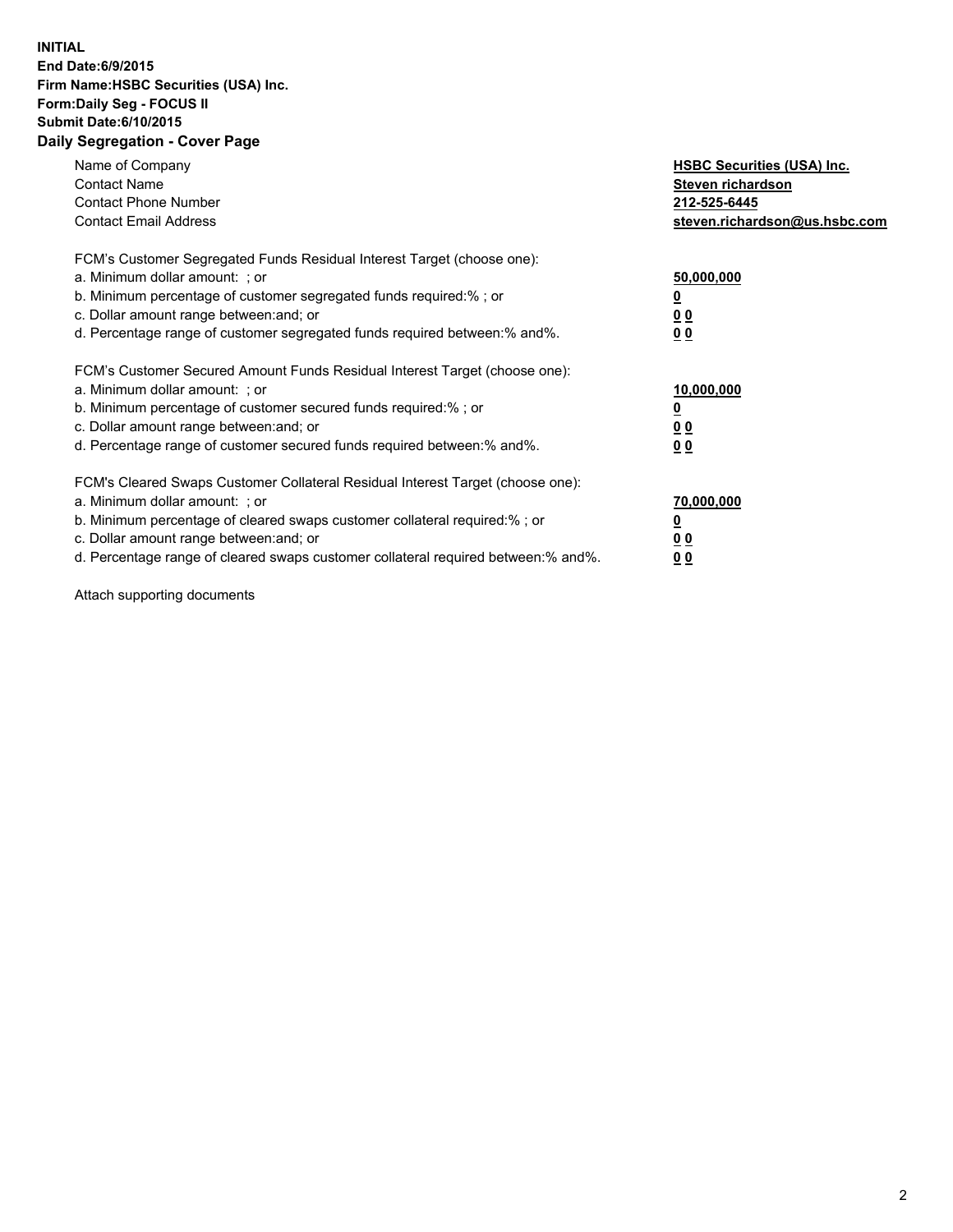**INITIAL End Date:6/9/2015 Firm Name:HSBC Securities (USA) Inc. Form:Daily Seg - FOCUS II Submit Date:6/10/2015 Daily Segregation - Secured Amounts**

|          | Dany Ocgregation - Occurea Anioants                                                                        |                                        |
|----------|------------------------------------------------------------------------------------------------------------|----------------------------------------|
|          | Foreign Futures and Foreign Options Secured Amounts                                                        |                                        |
|          | Amount required to be set aside pursuant to law, rule or regulation of a foreign                           | $0$ [7305]                             |
|          | government or a rule of a self-regulatory organization authorized thereunder                               |                                        |
| 1.       | Net ledger balance - Foreign Futures and Foreign Option Trading - All Customers                            |                                        |
|          | A. Cash                                                                                                    | 65,261,656 [7315]                      |
|          | B. Securities (at market)                                                                                  | 39,833,911 [7317]                      |
| 2.       | Net unrealized profit (loss) in open futures contracts traded on a foreign board of trade                  | -5,806,397 [7325]                      |
| 3.       | Exchange traded options                                                                                    |                                        |
|          | a. Market value of open option contracts purchased on a foreign board of trade                             | $0$ [7335]                             |
|          | b. Market value of open contracts granted (sold) on a foreign board of trade                               | $0$ [7337]                             |
| 4.       | Net equity (deficit) (add lines 1.2. and 3.)                                                               | 99,289,170 [7345]                      |
| 5.       | Account liquidating to a deficit and account with a debit balances - gross amount                          | 2,335,907 [7351]                       |
|          | Less: amount offset by customer owned securities                                                           | -2,335,907 [7352] 0 [7354]             |
| 6.       | Amount required to be set aside as the secured amount - Net Liquidating Equity                             | 99,289,170 [7355]                      |
|          | Method (add lines 4 and 5)                                                                                 |                                        |
| 7.       | Greater of amount required to be set aside pursuant to foreign jurisdiction (above) or line                | 99,289,169 [7360]                      |
|          | 6.                                                                                                         |                                        |
|          | FUNDS DEPOSITED IN SEPARATE REGULATION 30.7 ACCOUNTS                                                       |                                        |
| 1.       | Cash in banks                                                                                              |                                        |
|          | A. Banks located in the United States                                                                      | 30,098,479 [7500]                      |
|          | B. Other banks qualified under Regulation 30.7                                                             | 0 [7520] 30,098,479 [7530]             |
| 2.       | Securities                                                                                                 |                                        |
|          | A. In safekeeping with banks located in the United States                                                  | 39,833,911 [7540]                      |
|          | B. In safekeeping with other banks qualified under Regulation 30.7                                         | 0 [7560] 39,833,911 [7570]             |
| 3.       | Equities with registered futures commission merchants                                                      |                                        |
|          | A. Cash                                                                                                    | $0$ [7580]                             |
|          | <b>B.</b> Securities                                                                                       | $0$ [7590]                             |
|          | C. Unrealized gain (loss) on open futures contracts                                                        | $0$ [7600]                             |
|          | D. Value of long option contracts                                                                          | $0$ [7610]                             |
|          | E. Value of short option contracts                                                                         | 0 [7615] 0 [7620]                      |
| 4.       | Amounts held by clearing organizations of foreign boards of trade                                          |                                        |
|          | A. Cash                                                                                                    | $0$ [7640]                             |
|          | <b>B.</b> Securities                                                                                       | $0$ [7650]                             |
|          | C. Amount due to (from) clearing organization - daily variation                                            | $0$ [7660]                             |
|          | D. Value of long option contracts                                                                          | $0$ [7670]                             |
|          | E. Value of short option contracts                                                                         | 0 [7675] 0 [7680]                      |
| 5.       | Amounts held by members of foreign boards of trade                                                         |                                        |
|          | A. Cash                                                                                                    | 59,040,755 [7700]                      |
|          | <b>B.</b> Securities                                                                                       | $0$ [7710]                             |
|          | C. Unrealized gain (loss) on open futures contracts                                                        | -5,806,397 [7720]                      |
|          | D. Value of long option contracts                                                                          | $0$ [7730]                             |
|          | E. Value of short option contracts                                                                         | 0 [7735] 53,234,358 [7740]             |
| 6.<br>7. | Amounts with other depositories designated by a foreign board of trade                                     | 0 [7760]                               |
| 8.       | Segregated funds on hand                                                                                   | 0 [7765]                               |
| 9.       | Total funds in separate section 30.7 accounts                                                              | 123, 166, 748 [7770]                   |
|          | Excess (deficiency) Set Aside for Secured Amount (subtract line 7 Secured Statement<br>Page 1 from Line 8) | 23,877,579 [7380]                      |
| 10.      | Management Target Amount for Excess funds in separate section 30.7 accounts                                |                                        |
| 11.      | Excess (deficiency) funds in separate 30.7 accounts over (under) Management Target                         | 10,000,000 [7780]<br>13,877,579 [7785] |
|          |                                                                                                            |                                        |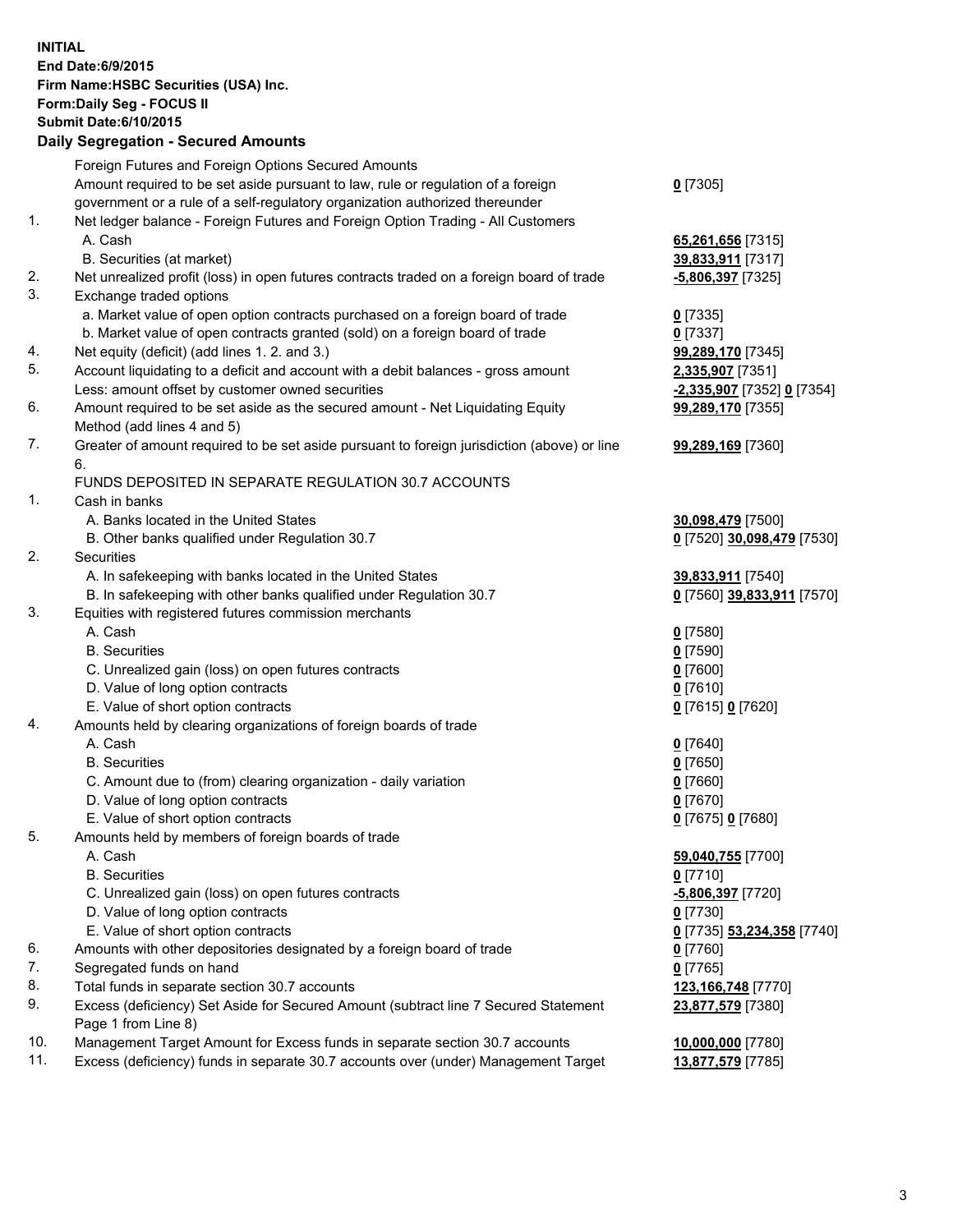| <b>INITIAL</b>                        |                                                                                                |                             |  |  |  |  |  |
|---------------------------------------|------------------------------------------------------------------------------------------------|-----------------------------|--|--|--|--|--|
| End Date: 6/9/2015                    |                                                                                                |                             |  |  |  |  |  |
| Firm Name: HSBC Securities (USA) Inc. |                                                                                                |                             |  |  |  |  |  |
| Form: Daily Seg - FOCUS II            |                                                                                                |                             |  |  |  |  |  |
|                                       | <b>Submit Date:6/10/2015</b>                                                                   |                             |  |  |  |  |  |
|                                       | Daily Segregation - Segregation Statement                                                      |                             |  |  |  |  |  |
|                                       | SEGREGATION REQUIREMENTS(Section 4d(2) of the CEAct)                                           |                             |  |  |  |  |  |
| 1.                                    | Net ledger balance                                                                             |                             |  |  |  |  |  |
|                                       | A. Cash                                                                                        | 245,048,255 [7010]          |  |  |  |  |  |
|                                       | B. Securities (at market)                                                                      | 656,534,727 [7020]          |  |  |  |  |  |
| 2.                                    | Net unrealized profit (loss) in open futures contracts traded on a contract market             | 39,470,371 [7030]           |  |  |  |  |  |
| 3.                                    | Exchange traded options                                                                        |                             |  |  |  |  |  |
|                                       | A. Add market value of open option contracts purchased on a contract market                    | 102,289,606 [7032]          |  |  |  |  |  |
|                                       | B. Deduct market value of open option contracts granted (sold) on a contract market            | -4,604,057 [7033]           |  |  |  |  |  |
| 4.                                    | Net equity (deficit) (add lines 1, 2 and 3)                                                    | 1,038,738,902 [7040]        |  |  |  |  |  |
| 5.                                    | Accounts liquidating to a deficit and accounts with                                            |                             |  |  |  |  |  |
|                                       | debit balances - gross amount                                                                  | 2,378,933 [7045]            |  |  |  |  |  |
|                                       | Less: amount offset by customer securities                                                     | -2,378,918 [7047] 15 [7050] |  |  |  |  |  |
| 6.                                    | Amount required to be segregated (add lines 4 and 5)                                           | 1,038,738,917 [7060]        |  |  |  |  |  |
|                                       | FUNDS IN SEGREGATED ACCOUNTS                                                                   |                             |  |  |  |  |  |
| 7.                                    | Deposited in segregated funds bank accounts                                                    |                             |  |  |  |  |  |
|                                       | A. Cash                                                                                        | 18,465,991 [7070]           |  |  |  |  |  |
|                                       | B. Securities representing investments of customers' funds (at market)                         | $0$ [7080]                  |  |  |  |  |  |
|                                       | C. Securities held for particular customers or option customers in lieu of cash (at            | 194,205,025 [7090]          |  |  |  |  |  |
|                                       | market)                                                                                        |                             |  |  |  |  |  |
| 8.                                    | Margins on deposit with derivatives clearing organizations of contract markets                 |                             |  |  |  |  |  |
|                                       | A. Cash                                                                                        | 247,007,852 [7100]          |  |  |  |  |  |
|                                       | B. Securities representing investments of customers' funds (at market)                         | 74,198,398 [7110]           |  |  |  |  |  |
|                                       | C. Securities held for particular customers or option customers in lieu of cash (at<br>market) | 462,329,702 [7120]          |  |  |  |  |  |
| 9.                                    | Net settlement from (to) derivatives clearing organizations of contract markets                | 1,579,072 [7130]            |  |  |  |  |  |
| 10.                                   | Exchange traded options                                                                        |                             |  |  |  |  |  |
|                                       | A. Value of open long option contracts                                                         | 102,289,606 [7132]          |  |  |  |  |  |
|                                       | B. Value of open short option contracts                                                        | -4,604,057 [7133]           |  |  |  |  |  |
| 11.                                   | Net equities with other FCMs                                                                   |                             |  |  |  |  |  |
|                                       | A. Net liquidating equity                                                                      | 46,508,705 [7140]           |  |  |  |  |  |
|                                       | B. Securities representing investments of customers' funds (at market)                         | 0 [7160]                    |  |  |  |  |  |
|                                       | C. Securities held for particular customers or option customers in lieu of cash (at            | $0$ [7170]                  |  |  |  |  |  |
|                                       | market)                                                                                        |                             |  |  |  |  |  |
| 12.                                   | Segregated funds on hand                                                                       | $0$ [7150]                  |  |  |  |  |  |
| 13.                                   | Total amount in segregation (add lines 7 through 12)                                           | 1,141,980,294 [7180]        |  |  |  |  |  |
| 14.                                   | Excess (deficiency) funds in segregation (subtract line 6 from line 13)                        | 103,241,377 [7190]          |  |  |  |  |  |
| 15.                                   | Management Target Amount for Excess funds in segregation                                       | 50,000,000 [7194]           |  |  |  |  |  |

16. Excess (deficiency) funds in segregation over (under) Management Target Amount Excess

**53,241,377** [7198]